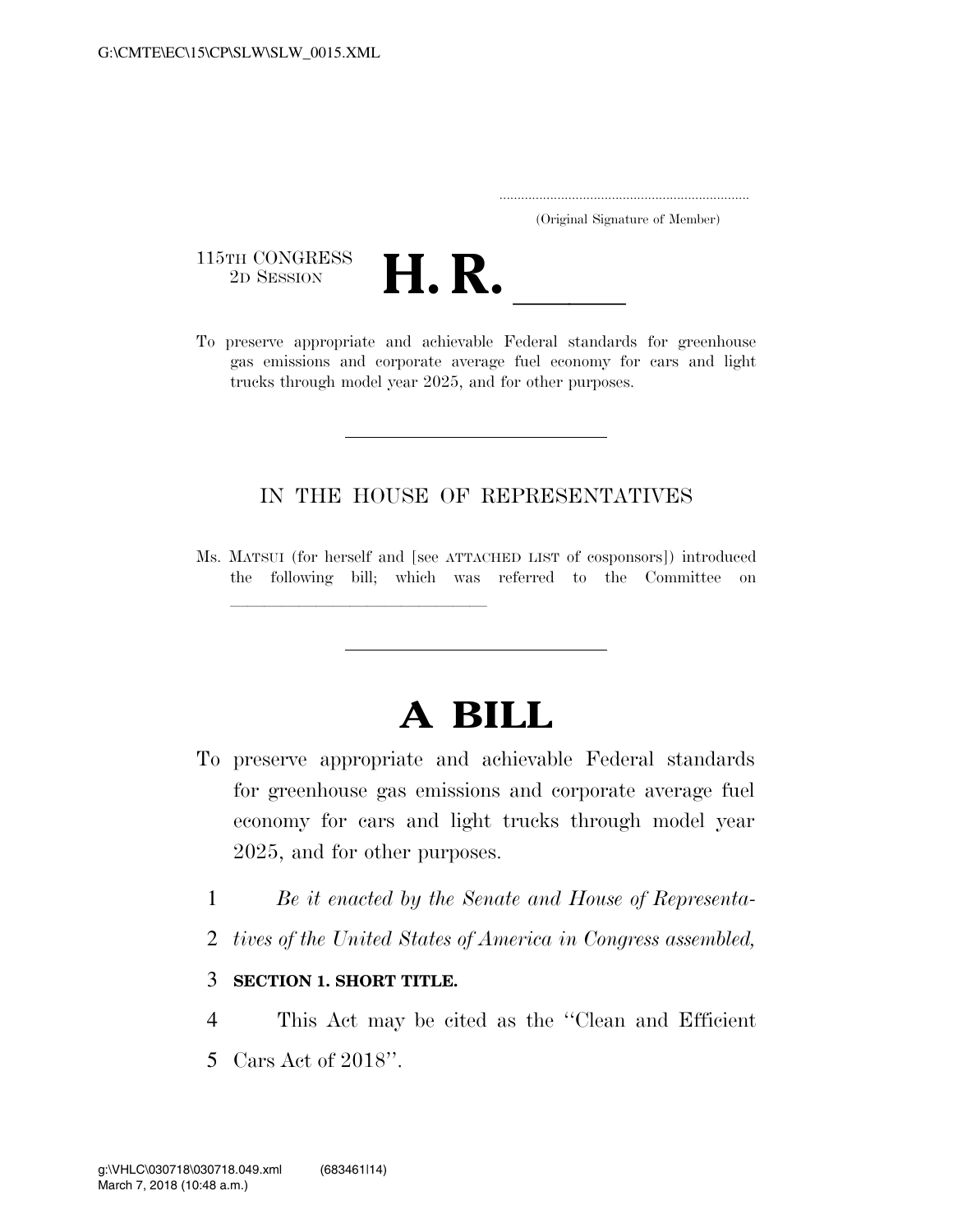#### **SEC. 2. FINDINGS; SENSE OF CONGRESS.**

(a) FINDINGS.—The Congress finds the following:

 (1) In 2009, the Environmental Protection Agency (EPA) and the Department of Transpor- tation's National Highway Traffic Safety Adminis- tration (NHTSA) reached an historic agreement with State regulators, automakers, the United Auto Workers, and leaders in the environmental commu- nity to establish One National Program for Federal standards to reduce greenhouse gas (GHG) emis- sions and increase corporate average fuel economy (CAFE´) for light duty vehicles, in cooperation and alignment with the California Air Resources Board (CARB).

 (2) In 2012, as part of One National Program, EPA established final GHG emission standards for model years 2017 through 2025 and NHTSA estab-18 lished final CAFÉ standards for model years 2017 through 2021 and augural standards for model years 2022 through 2025.

 (3) The agencies' standards are based on the specific footprint of vehicles to provide automotive manufacturers flexibility and ensure that consumers have a choice of a full range of vehicle sizes to meet their needs. Under the footprint-based system, small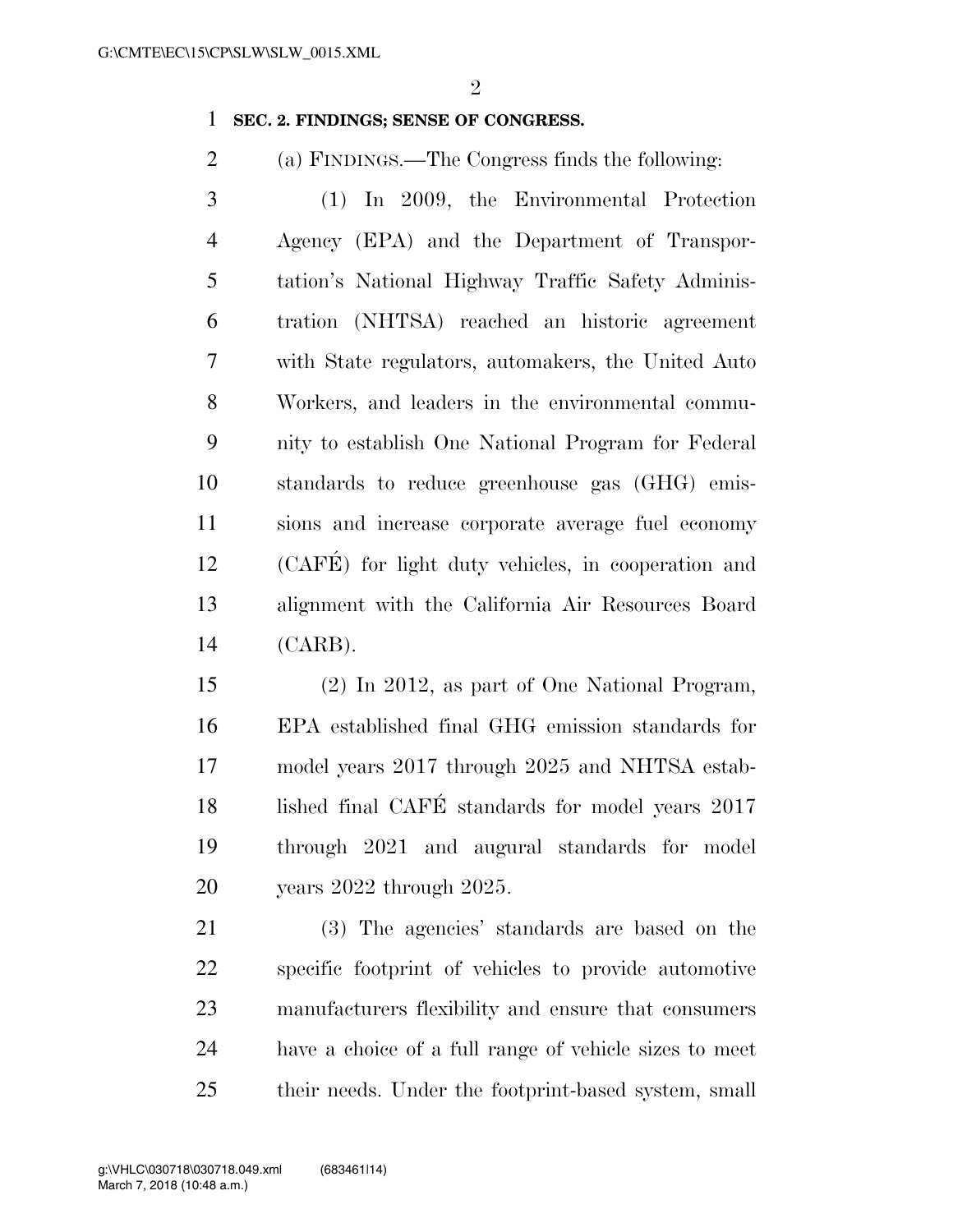vehicles must meet more stringent standards than large vehicles.

 (4) A midterm evaluation of the standards for 4 model years 2022 through 2025 concluded that they remain feasible for industry, with multiple pathways for compliance, and are appropriate for achieving the goals of cutting GHG emissions and increasing fuel economy.

 (5) In January 2017, EPA issued a final deter- mination to maintain the existing GHG emissions standards for model years 2022 through 2025 as prescribed by the 2012 final rule. NHTSA is cur- rently assessing the augural CAFE´ standards pro- posed for model years 2022 through 2025 and will conduct a rulemaking to prescribe final standards 16 for those years.

 (6) The final GHG emission standards and augural CAFE´ standards for model years 2022 through 2025 are projected to achieve an average overall fleet-wide emissions target of 173 grams CO2 per mile and an average overall fleet-wide fuel econ- omy target of 46.3 miles per gallon by the year 2025, resulting in a 540 million metric ton reduction in greenhouse gases and a 1.2 billion barrel reduc-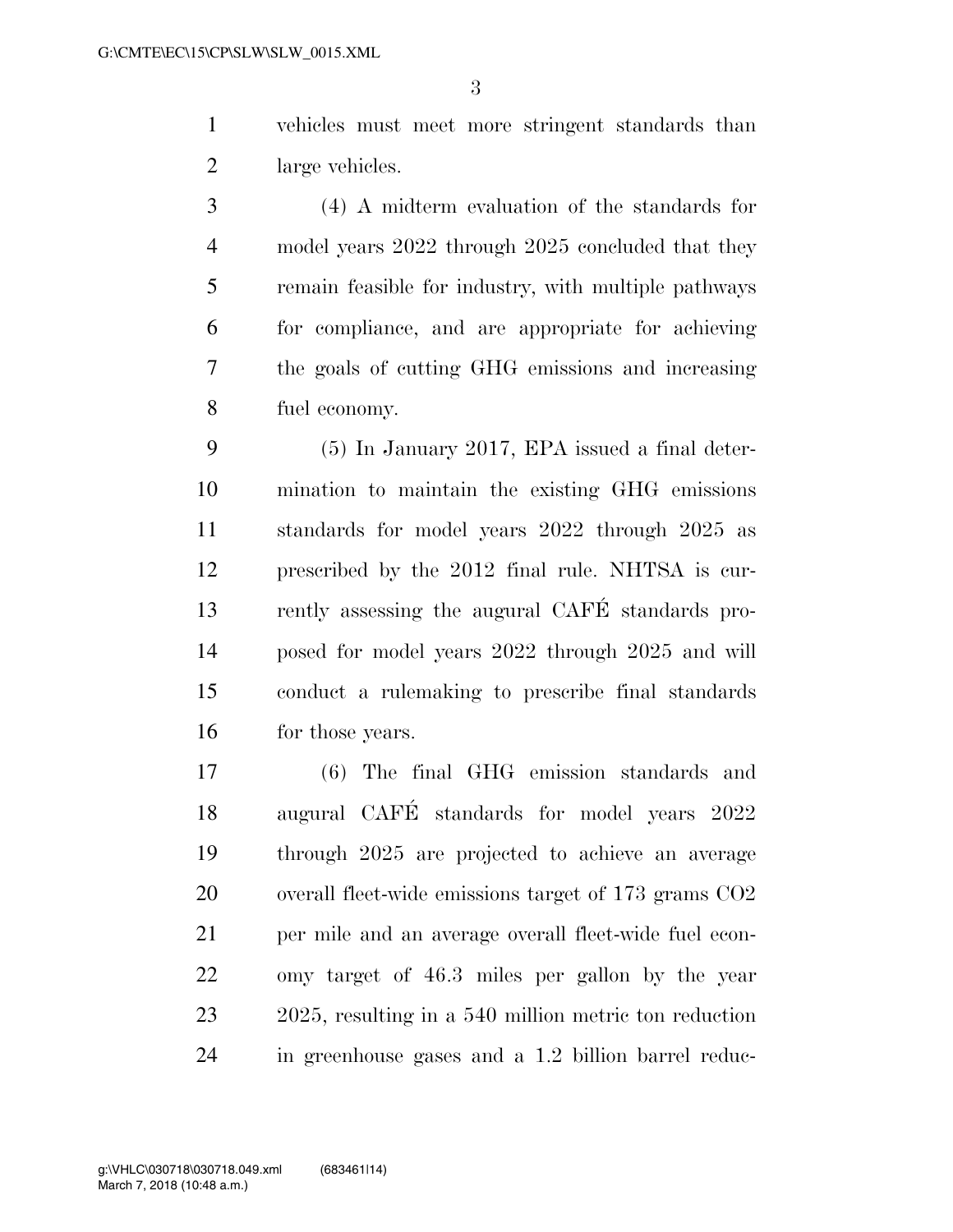|                | $\overline{4}$                                         |
|----------------|--------------------------------------------------------|
| $\mathbf{1}$   | tion in oil consumption over the lifetime of these ve- |
| $\overline{2}$ | hicles.                                                |
| 3              | (b) SENSE OF CONGRESS.—It is the sense of Con-         |
| 4              | gress that maintaining the GHG and CAFÉ standards at   |
| 5              | their current levels through model year 2025—          |
| 6              | (1) is essential to achieving the projected fleet      |
| 7              | wide average goals of 173 grams CO2 per mile and       |
| 8              | 46.3 miles per gallon; and                             |
| 9              | $(2)$ will result in substantial benefits for Amer-    |
| 10             | ican drivers, the environment, public health, and en-  |
| 11             | ergy security.                                         |
|                |                                                        |
| 12             | SEC. 3. NHTSA AVERAGE FUEL ECONOMY STANDARDS FOR       |
| 13             | 2021 THROUGH 2025.                                     |
| 14             | Section $32902(b)(2)$ of title 49, United States Code, |
| 15             | is amended by adding at the end the following new sub- |
|                | 16 paragraphs:                                         |
| 17             | "(D) AUTOMOBILE FUEL ECONOMY AVER-                     |
| 18             | AGE FOR MODEL YEARS 2021 THROUGH 2025.-                |
| 19             | The Secretary shall, not later than 180 days           |
| 20             | after the date of the enactment of this subpara-       |
| 21             | graph, prescribe by regulation and maintain            |
| 22             | fuel economy standards for model years 2021            |

the final standards for 2021 and the augural

standards for 2022 through 2025 set out in the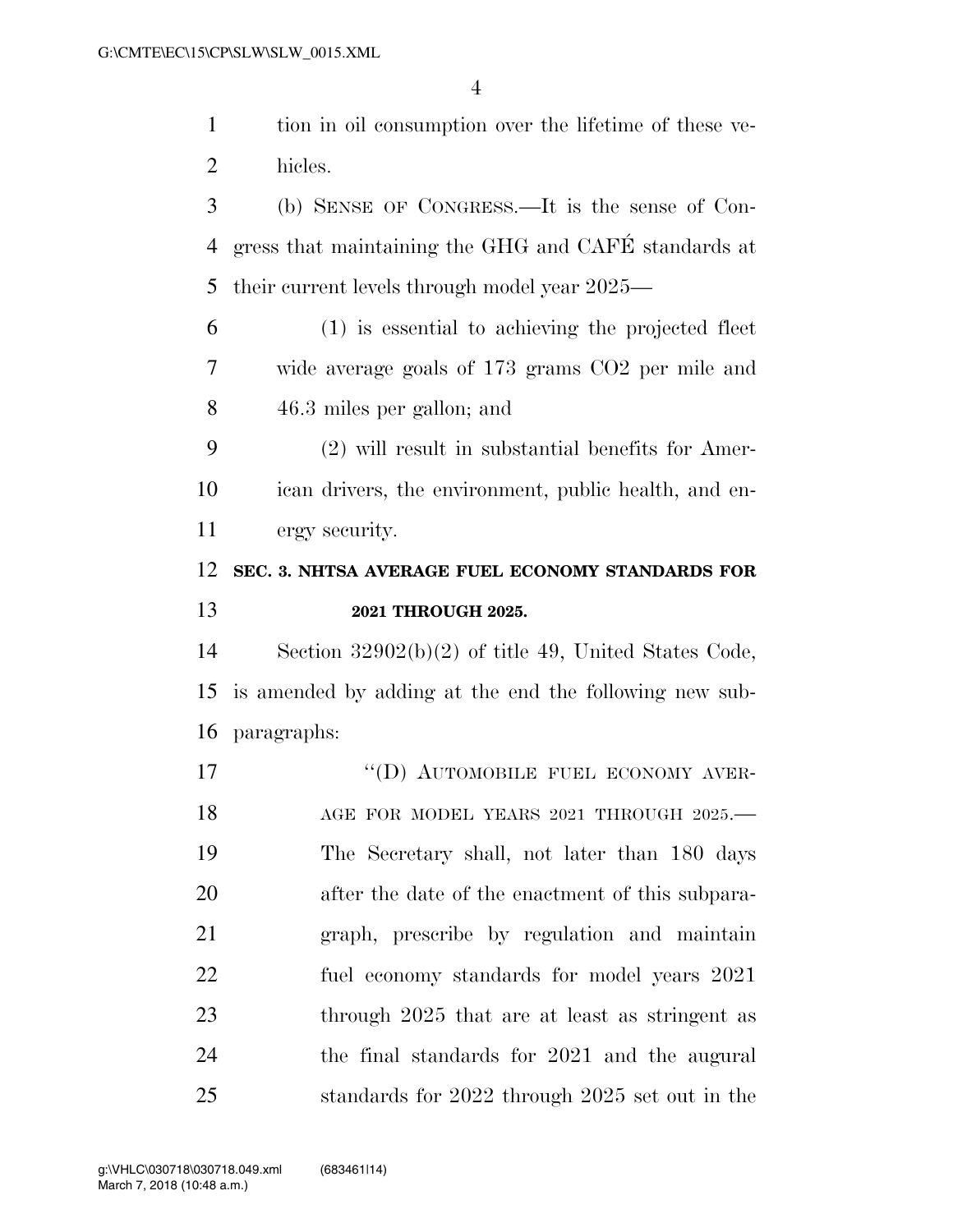2012 joint EPA/DOT Final Rule on 2017 and Later Model Year Light-Duty Vehicle Green- house Gas Emissions and Corporate Average Fuel Economy Standards.

 ''(E) RESTRICTION ON REVISING STAND- ARDS OR CREATING NEW LOOPHOLES.—The Secretary may not take any action that could effectively reduce the stringency of the average fuel economy standards required to be attained by each fleet of passenger and non-passenger automobiles manufactured for sale in the United States for model years up to and includ- ing 2025, including by revising the trading, transferring, availability, or creation of cred-its.''.

## **SEC. 4. EPA GREENHOUSE GAS EMISSION STANDARDS THROUGH 2025.**

 (a) AFFIRMING STANDARDS.—Not later than 180 days after the date of enactment of this Act, the Adminis- trator of the Environmental Protection Agency shall af- firm, under section 202(a) of the Clean Air Act (42 U.S.C.  $7521(a)$ , the greenhouse gas emission standards for light- duty vehicles for model years 2017 through 2025 that were published in the Federal Register by the Environ-mental Protection Agency and the National Highway